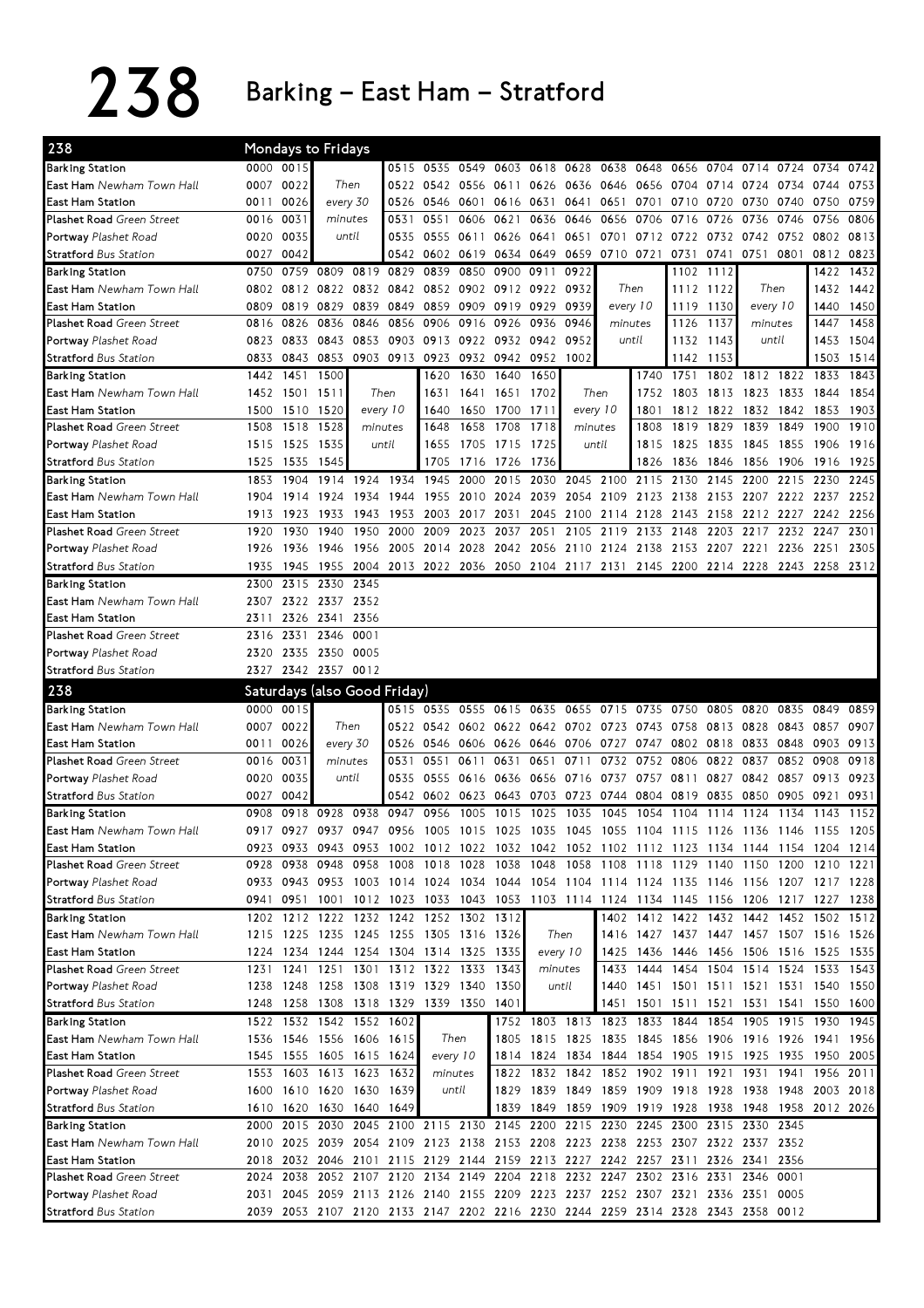| 238                              |      | Sundays and other Public Holidays (except Christmas Day and Boxing Day) |          |                |      |           |      |           |                                         |      |      |      |           |         |                                              |      |           |      |
|----------------------------------|------|-------------------------------------------------------------------------|----------|----------------|------|-----------|------|-----------|-----------------------------------------|------|------|------|-----------|---------|----------------------------------------------|------|-----------|------|
| <b>Barking Station</b>           |      | 0000 0015                                                               |          |                |      |           |      |           | 0745 0815 0840 0855 0910 0925 0940 0953 |      |      |      | 1007 1022 |         | 1037                                         | 1051 | 1106      | 1121 |
| East Ham Newham Town Hall        | 0007 | 0022                                                                    | Then     |                | 0752 | 0822      | 0847 | 0902 0918 |                                         | 0933 | 0948 | 1001 | 1016      | 1031    | 1046                                         |      | .5        | 1130 |
| <b>East Ham Station</b>          | 0011 | 0026                                                                    | every 30 |                | 0756 | 0827      | 0852 | 0907      | 0923                                    | 0938 | 0953 | 1007 | 1022      | 1037    | 1052                                         |      | 1122      | 1137 |
| <b>Plashet Road Green Street</b> | 0016 | 0031                                                                    | minutes  |                | 0801 | 0831      | 0856 | 0912 0928 |                                         | 0943 | 0958 | 1013 | 1028      | 1043    | 1058                                         | 1113 | 1128      | 1143 |
| Portway Plashet Road             | 0020 | 0035                                                                    | until    |                | 0805 | 0835      | 0900 | 0917      | 0933                                    | 0948 | 1003 | 1018 | 1033      | 1048    | 1104                                         | 1120 | 1135      | 1150 |
| <b>Stratford Bus Station</b>     | 0027 | 0042                                                                    |          |                |      | 0812 0842 | 0907 | 0924 0940 |                                         | 0956 | 1011 | 1026 | 1041      | 1057    | 1113                                         | 1129 | 1144      | 1159 |
| <b>Barking Station</b>           | 1135 | 1149                                                                    | 1203     | 1217           | 1231 | 1245      | 1259 | 1313      | 1328                                    | 1343 | 1358 | 1413 | 1428      |         |                                              |      | 1543 1559 | 1615 |
| East Ham Newham Town Hall        | 1144 | 1158                                                                    | 121<br>3 |                | 1241 | 1255      | 1309 | 1324      | 1339                                    | 1354 | 1409 | 1424 | 1439      |         | Then                                         | 1554 | 1610      | 1625 |
| <b>East Ham Station</b>          | 1151 | 1206                                                                    | 1221     | 1236           | 1250 | 1304      | 1319 | 1334      | 1349                                    | 1404 | 1419 | 1434 | 1450      |         | every 15                                     | 1605 | 1620      | 1635 |
| <b>Plashet Road Green Street</b> | 1158 | 1213                                                                    | 1228     | 1243           | 1257 | 1312      | 1327 | 1342      | 1357                                    | 1412 | 1427 | 1442 | 1458      | minutes |                                              | 1613 | 1628      | 1643 |
| Portway Plashet Road             | 1205 | 1220                                                                    | 1235     | 1250           | 1304 | 1319      | 1334 | 1349      | 1404                                    | 1419 | 1434 | 1449 | 1505      |         | until                                        | 1620 | 1635      | 1650 |
| <b>Stratford Bus Station</b>     | 1214 | 1229                                                                    | 1244     | 1259           | 1314 | 1329      | 1344 | 1359      | 1414                                    | 1429 | 1444 | 1459 | 1514      |         |                                              | 1629 | 1644      | 1659 |
| <b>Barking Station</b>           | 1630 | 1645                                                                    | 1700     | 1715           | 1730 | 1745      | 1800 | 1815      | 1830                                    | 1845 | 1900 | 1915 | 1930      | 1945    | 2000                                         | 2015 | 2030      | 2045 |
| East Ham Newham Town Hall        | 1640 | 1655                                                                    | 1710     |                | 1740 | 1755      | 1810 | 1824      | 1839                                    | 1854 | 1909 | 1923 | 1938      | 1953    | 2008                                         | 2023 | 2038      | 2053 |
| <b>East Ham Station</b>          | 1649 | 1704                                                                    | 1719     | 1734           | 1749 | 1804      | 1817 | 1831      | 1846                                    | 1901 | 1915 | 1929 | 1944      | 1959    | 2013                                         | 2028 | 2043      | 2058 |
| <b>Plashet Road Green Street</b> | 1657 | 1712                                                                    | 1727     | 1742           | 1757 | 181       | 1824 | 1838      | 1853                                    | 1907 | 1921 | 1935 | 1950      | 2005    | 2019                                         | 2034 | 2049      | 2104 |
| Portway Plashet Road             | 1704 | 1719                                                                    | 1734     | 1749           | 1804 | 1818      | 1831 | 1845      | 1900                                    | 1913 | 1927 | 1941 | 1956      | 2011    | 2025                                         | 2040 | 2055      | 2109 |
| <b>Stratford Bus Station</b>     |      | 1713 1728                                                               | 1743     | 1758           | 1812 | 1826      | 1839 | 1853      | 1908                                    |      |      |      |           |         | 1921 1935 1949 2004 2018 2032 2047 2102 2116 |      |           |      |
| <b>Barking Station</b>           | 2100 | 2115                                                                    | 2130     | 2145           | 2200 |           |      | 2345      |                                         |      |      |      |           |         |                                              |      |           |      |
| East Ham Newham Town Hall        | 2107 | 2122                                                                    | 2137     | 2152           | 2207 | Then      |      | 2352      |                                         |      |      |      |           |         |                                              |      |           |      |
| <b>East Ham Station</b>          | 2112 | 2127                                                                    | 2142     | 2157           | 2211 | every 15  |      | 2356      |                                         |      |      |      |           |         |                                              |      |           |      |
| <b>Plashet Road Green Street</b> | 2117 | 2132                                                                    |          | 2147 2202      | 2216 | minutes   |      | 0001      |                                         |      |      |      |           |         |                                              |      |           |      |
| Portway Plashet Road             | 2122 | 2137                                                                    |          | 2152 2206 2220 |      | until     |      | 0005      |                                         |      |      |      |           |         |                                              |      |           |      |
| <b>Stratford Bus Station</b>     | 2129 | 2144                                                                    |          | 2159 2213 2227 |      |           |      | 0012      |                                         |      |      |      |           |         |                                              |      |           |      |

Operated by Stagecoach London www.londonbusroutes.net 11.11.17 (4.3.17)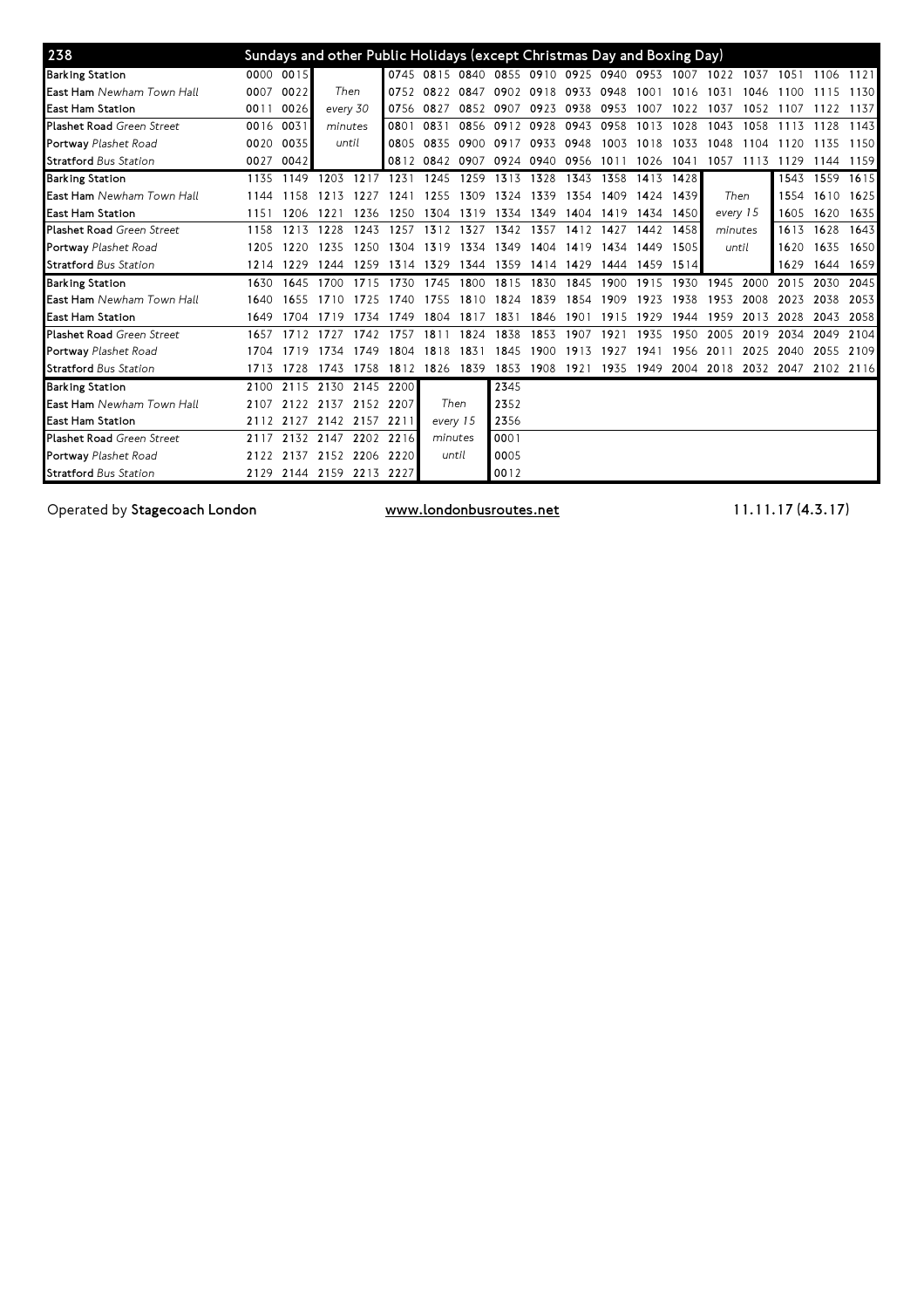## 238 Stratford – East Ham – Barking

| 238                              |      |           | <b>Mondays to Fridays</b> |                               |         |           |                          |                          |                |      |                |           |                     |           |                     |      |           |      |
|----------------------------------|------|-----------|---------------------------|-------------------------------|---------|-----------|--------------------------|--------------------------|----------------|------|----------------|-----------|---------------------|-----------|---------------------|------|-----------|------|
| <b>Stratford Bus Station</b>     |      |           | 0005 0020 0035 0050       |                               |         |           |                          | 0520 0543 0558 0613 0628 |                |      |                |           | 0638 0648           | 0657      | 0706 0715           |      | 0725      | 0734 |
| Plashet Road Portway             | 0013 | 0028      | 0043 0057                 |                               |         | Then      | 0527                     |                          | 0550 0605 0620 |      | 0635           | 0645      | 0655                |           | 0704 0714 0724      |      | 0734      | 0743 |
| <b>Plashet Road Green Street</b> | 0016 | 0031      | 0046 0100                 |                               |         | every 30  | 0530                     |                          | 0553 0608      | 0623 | 0638 0648      |           |                     |           | 0657 0707 0717 0727 |      | 0737      | 0746 |
| East Ham Station                 | 0022 | 0037      |                           | 0052 0106                     | minutes |           | 0536                     | 0559                     | 0614           | 0629 | 0644           | 0654      | 0704                | 0714      | 0724                | 0734 | 0744      | 0753 |
| <b>East Ham</b> Newham Town Hall | 0026 | 0041      | 0056 0110                 |                               | until   |           | 0540                     |                          | 0603 0618      | 0633 | 0648           | 0658      | 0708                | 0719      | 0729                | 0739 | 0749      | 0759 |
| <b>Barking Station</b>           | 0033 | 0048      | 0103 0118                 |                               |         |           | 0548                     | 0611                     | 0626 0641      |      |                |           | 0656 0706 0717 0728 |           | 0738 0748           |      | 0758      | 0808 |
| <b>Stratford Bus Station</b>     | 0743 | 0752 0801 |                           | 0810                          | 0820    | 0830      | 0840                     | 0851                     | 0902 0913      |      |                |           | 1043                | 1053      | 1103 1113           |      | 1123      | 1133 |
| Plashet Road Portway             |      | 0752 0801 | 0811                      | 0821                          | 0831    | 0841      | 0851                     |                          | 0902 0912 0922 |      | Then           |           | 1052                |           | 1102 1113 1123      |      | 1133 1143 |      |
| <b>Plashet Road Green Street</b> | 0755 | 0804      | 0814                      | 0824                          |         | 0834 0844 | 0854                     |                          | 0905 0915 0925 |      | every 10       |           | 1055                | 1106      | 1117 1127           |      | 1137 1147 |      |
| East Ham Station                 | 0802 | 0812 0822 |                           | 0832                          |         | 0842 0852 | 0902                     | 0913 0923                |                | 0933 | minutes        |           | 1103                |           | 1114 1125 1135      |      | 1145      | 1155 |
| <b>East Ham</b> Newham Town Hall | 0809 | 0819      | 0829                      | 0839                          | 0849    | 0859      | 0909                     | 0920                     | 0930           | 0940 | until          |           | 1110                | 1121      | 1132 1142 1152 1202 |      |           |      |
| <b>Barking Station</b>           | 0819 | 0829      | 0839 0849                 |                               |         |           | 0859 0909 0919 0929 0939 |                          |                | 0949 |                |           | 1119                | 1130      | 1141 1151           |      | 1201      | 1211 |
| <b>Stratford Bus Station</b>     | 1143 | 1153      | 1203 1212                 |                               |         |           | 1322                     | 1331                     | 1341           |      | 1351 1401 1411 |           | 1421                | 1430      | 1440                | 1449 | 1459      | 1509 |
| Plashet Road Portway             | 1153 | 1203      | 1213 1222                 |                               |         | Then      | 1332                     |                          | 1341 1351      | 1401 |                | 1412 1422 |                     | 1432 1441 | 1451                | 1500 | 1510      | 1520 |
| <b>Plashet Road Green Street</b> | 1157 | 1207      | 1217 1226                 |                               |         | every 10  | 1336                     | 1345                     | 1355           | 1405 |                | 1416 1426 | 1436                | 1445      | 1455                | 1505 | 1515      | 1525 |
| East Ham Station                 | 1205 | 1215      | 1225                      | 1235                          |         | minutes   | 1345                     | 1354                     | 1404           | 1414 | 1425           | 1435      | 1445                | 1455      | 1506                | 1516 | 1526      | 1536 |
| <b>East Ham</b> Newham Town Hall | 1213 | 1223      | 1233                      | 1243                          |         | until     | 1353                     |                          | 1402 1412      |      | 1422 1433      | 1443      | 1454                |           | 1504 1515           | 1525 | 1535      | 1545 |
| <b>Barking Station</b>           | 1222 | 1232      | 1242 1252                 |                               |         |           | 1402                     |                          | 1412 1422      |      | 1432 1443      | 1453      | 1504                | 1515      | 1526                | 1536 | 1546      | 1557 |
| <b>Stratford Bus Station</b>     | 1519 | 1529      | 1539                      | 1549                          |         | 1559 1609 | 1619                     | 1629                     | 1639           | 1649 | 1659           | 1709      | 1719                | 1729      | 1739                | 1749 | 1759      | 1809 |
| Plashet Road Portway             | 1530 | 1540      | 1550                      | 1600                          | 1611    | 1621      | 1631                     | 1641                     | 1651           | 1701 | 1711           | 1721      | 1731                | 1741      | 1751                | 1801 | 1811      | 1821 |
| <b>Plashet Road Green Street</b> | 1535 | 1545      | 1555                      | 1605                          | 1615    | 1625      | 1635                     | 1645                     | 1655           | 1705 | 1715           | 1725      | 1735                | 1745      | 1755                | 1805 | 1815      | 1825 |
| East Ham Station                 | 1546 | 1556      | 1605                      | 1615                          | 1625    | 1635      | 1645                     | 1655                     | 1705           | 1715 | 1725           | 1735      | 1745                | 1755      | 1805                | 1815 | 1825      | 1835 |
| East Ham Newham Town Hall        | 1555 | 1605      | 1615                      | 1625                          | 1635    | 1645      | 1655                     | 1705                     | 1714           | 1724 | 1734           | 1744      | 1754                | 1804      | 1814                | 1824 | 1834      | 1844 |
| <b>Barking Station</b>           | 1608 | 1619      | 1629                      | 1639                          | 1649    | 1659      | 1709                     | 1719                     | 1728           | 1738 | 1748           | 1758      | 1808                | 1817      | 1827                | 1837 | 1847      | 1857 |
| <b>Stratford Bus Station</b>     | 1819 | 1829      | 1839                      | 1849                          | 1900    | 1910      | 1920                     | 1930                     | 1940           | 1950 | 2000           | 2010      | 2020                | 2035      | 2050                | 2105 | 2120      | 2135 |
| Plashet Road Portway             | 1831 | 1841      | 1851                      | 1901                          | 1911    | 1920      | 1930                     | 1940                     | 1950           | 2000 | 2010 2019      |           | 2029                | 2044      | 2059                | 2114 | 2128      | 2143 |
| <b>Plashet Road Green Street</b> | 1835 | 1845      | 1855                      | 1905                          | 1915    | 1924      | 1934                     |                          | 1944 1954      | 2004 | 2014 2023      |           | 2033                | 2048      | 2103                | 2117 | 2131      | 2146 |
| <b>East Ham Station</b>          | 1845 | 1855      | 1905                      | 1914                          | 1924    | 1933      | 1943                     |                          | 1953 2003      |      | 2012 2022      | 2031      | 2041                | 2056      | 2110 2124           |      | 2138      | 2153 |
| <b>East Ham</b> Newham Town Hall | 1854 | 1904      | 1913                      | 1922                          |         | 1932 1941 | 1951                     |                          | 2001 2010      |      | 2019 2028      | 2037      | 2047                | 2101      | 2115 2129           |      | 2143      | 2158 |
| <b>Barking Station</b>           | 1906 | 1915      | 1923                      | 1932                          |         | 1942 1951 | 2000                     |                          | 2009 2018      | 2027 |                | 2036 2045 | 2055                | 2109      | 2123 2137           |      | 2151      | 2205 |
| <b>Stratford</b> Bus Station     | 2150 | 2205      | 2220                      | 2235                          | 2250    | 2305      | 2320                     | 2335 2350                |                |      |                |           |                     |           |                     |      |           |      |
| Plashet Road Portway             | 2158 | 2213 2228 |                           | 2243                          | 2258    | 2313      | 2328                     | 2343 2358                |                |      |                |           |                     |           |                     |      |           |      |
| <b>Plashet Road Green Street</b> | 2201 | 2216 2231 |                           | 2246                          |         | 2301 2316 | 2331                     | 2346 0001                |                |      |                |           |                     |           |                     |      |           |      |
| <b>East Ham Station</b>          | 2207 |           |                           | 2222 2237 2252                | 2307    | 2322      | 2337                     | 2352 0007                |                |      |                |           |                     |           |                     |      |           |      |
| <b>East Ham</b> Newham Town Hall | 2212 | 2227      | 2242 2257                 |                               | 2311    | 2326      | 2341                     | 2356 0011                |                |      |                |           |                     |           |                     |      |           |      |
| <b>Barking Station</b>           |      |           |                           | 2219 2234 2249 2304 2318 2333 |         |           | 2348                     | 0003 0018                |                |      |                |           |                     |           |                     |      |           |      |